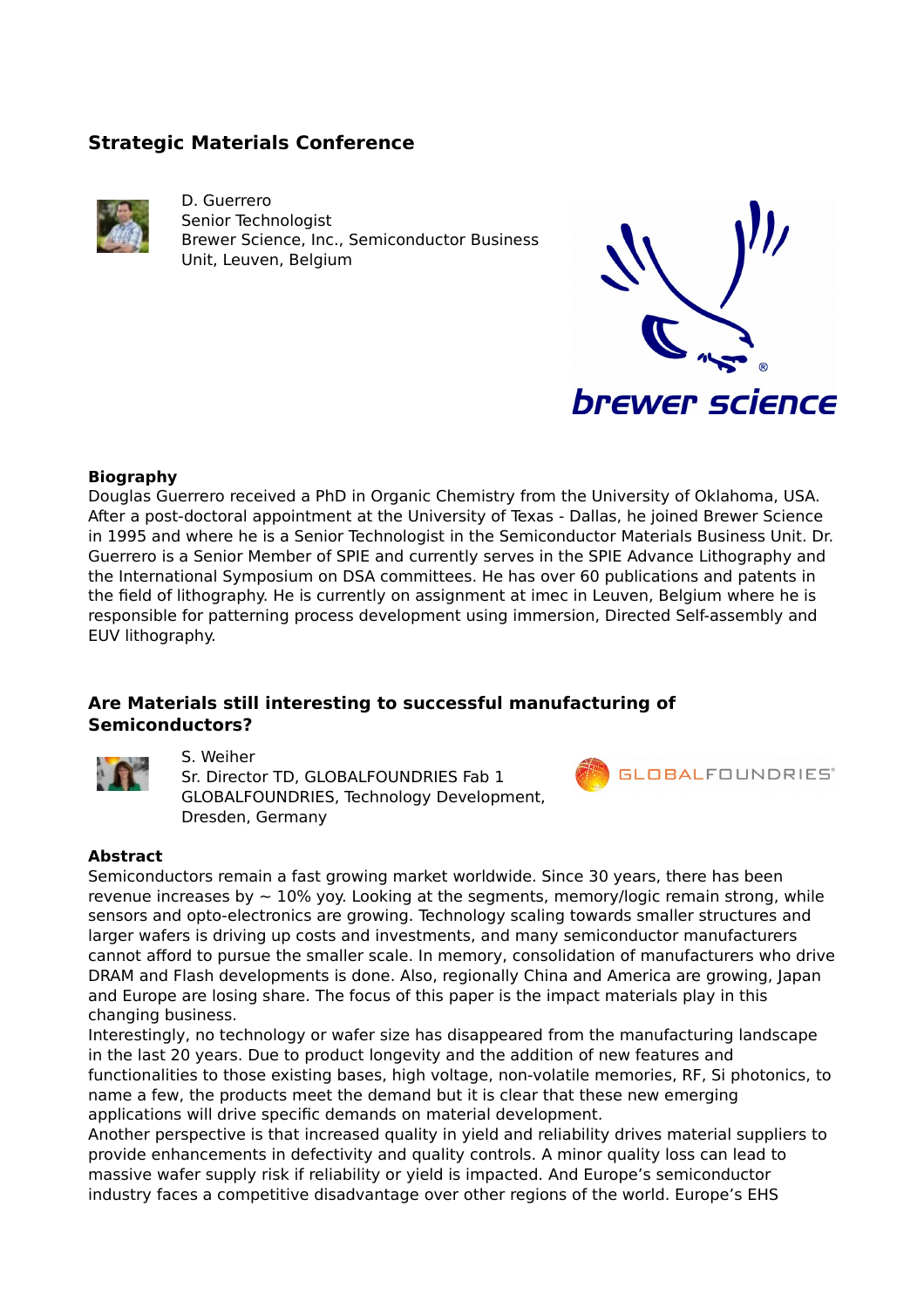compliance and chemical legislation (EU REACH, RoHS) regulate materials differently to other manufacturing geographies. In some cases, this EU regulatory landscape drives the development of alternative materials. As China brings the mega-fabs online with the advantages they have (funding, regulations, captive customers), we will be forced to make the solutions cost effective.

The demand for new materials, the requirements for superior qualify and necessity of solutions for EHS pressures will drive inventive solutions at the forefront of this business.

### **Biography**

Dr. Susan Weiher received her PhD from Stanford University in 1991 in Chemical Engineering, focused on Substrate driven reactions in vacuum environments. she chose a career in the Semiconductor equipment manufacturing right after completing her degree and at the beginning of significant advances in technology capability and Silicon Chip demand. In 1994 she move to Europe, specifically Germany. After 22 years in the equipment side of the business, she took on the opportunity to move to the manufacturing of chips, and managed the Manufacturing Engineering team of a major European Semiconductor fab in Germany. Since January 2018, she holds responsibility for the technology development (TD) group within Europe's largest foundry.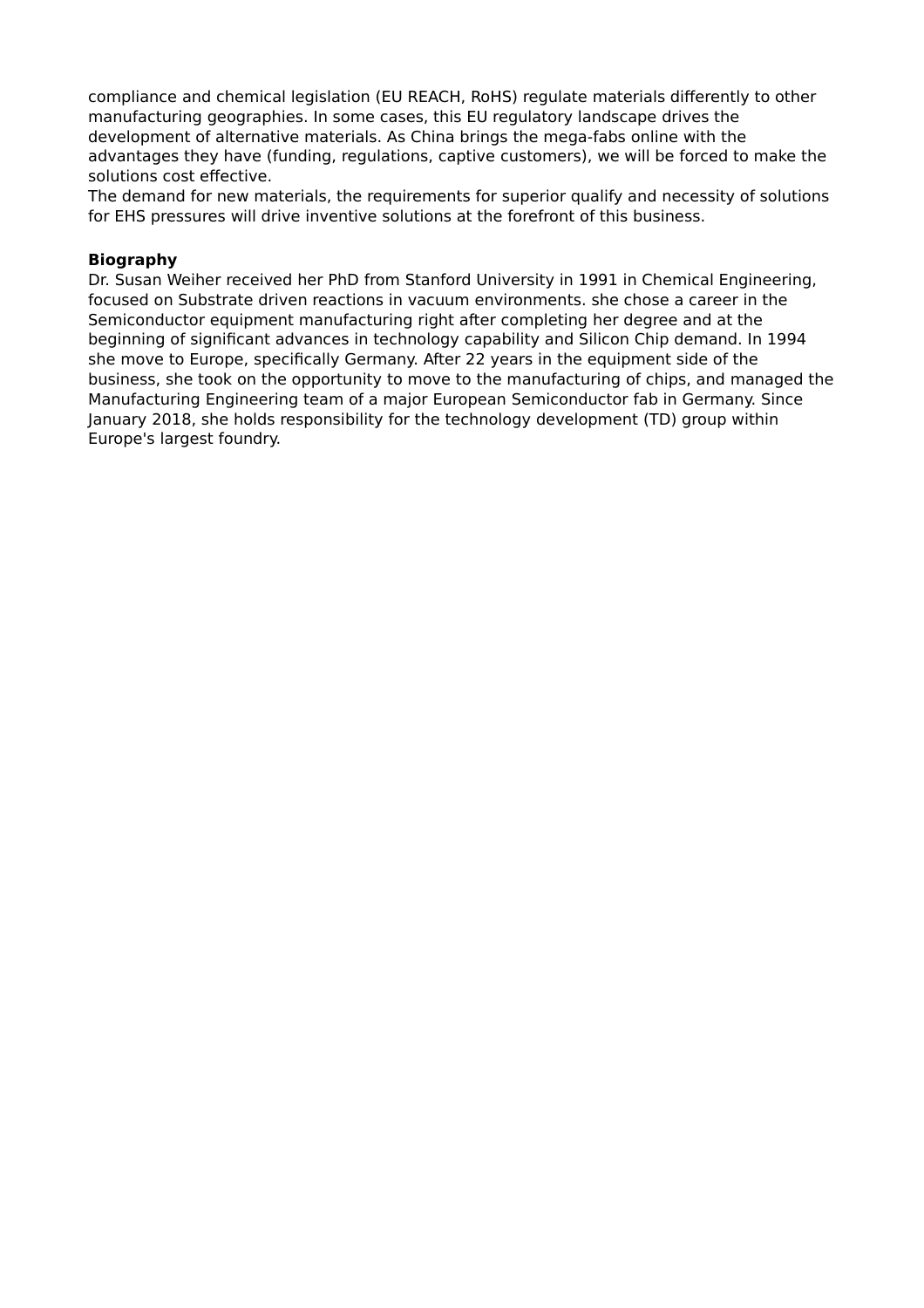## **Wafer for More than Moore applications is becoming a major market**



J.-C. Eloy President and CEO Yole Développement, Lyon, France



### **Abstract**

Wafer demand (including MEMS & sensors, CIS, and power, along with RF devices) for More than Moore (MtM) reached almost 45 million 8-inch eq wafers in 2017. Wafer demand is expected to reach more than 66 million 8-inch eq wafers by 2023, with an almost 10% CAGR2017 - 2023. Numerous megatrend market drivers will contribute to MtM devices' growth : 5G (wireless infrastructure & mobile), mobile (including additional functionalities), voice processing, smart automotive, and Augmented Reality/Virtual Reality (AR/VR), artificial intelligence. Regarding semiconductor material, although silicon is by far the most dominant, alternative non-silicon-based substrates like SiGe, GaAs, GaN, and SiC are increasing their importance within the MtM industry. Choosing the right substrate technology will strongly depend on the technical performance associated with the megatrends's requirements, as well as the cost.The presentation will highlight the market trends and the impact on the wafer start for the different wafer substrates.

#### **Biography**

Jean-Christophe Eloy is CEO and Founder of Yole Développement, the "More than Moore" market research and strategy consulting company. Since 1991, he has been involved in the analysis of the evolution of MEMS markets at device, equipment and also materials suppliers' level. Jean-Christophe Eloy is also board member in several organisations in Europe and in North America.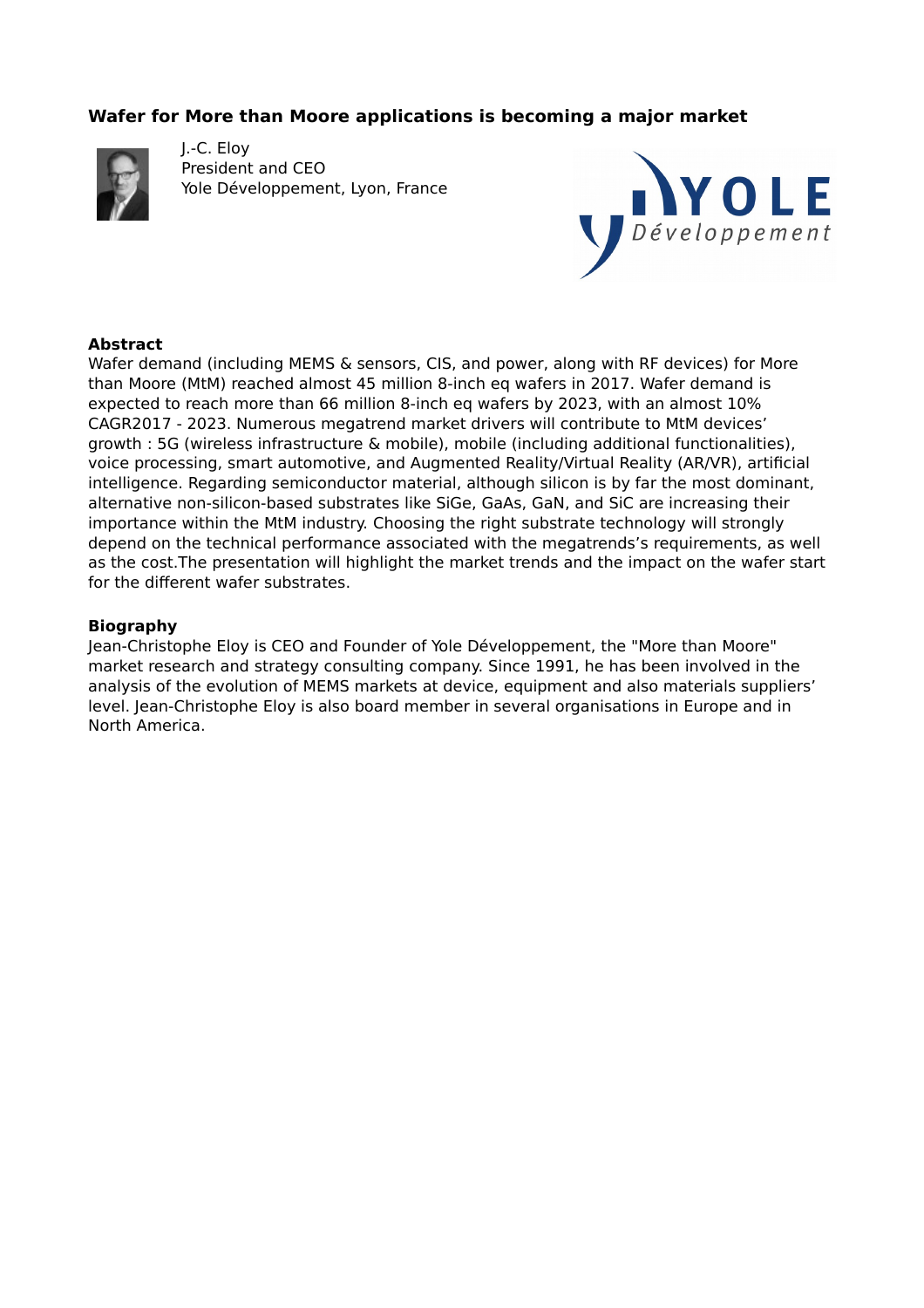### **2018 Semiconductor Materials Markets: Where are they Headed?**



L. Chamness Senior Market Analyst Manager SEMI, Industry Research and Statistics, Milpitas, United States



### **Abstract**

2018 is expected to to be a record breaking year for the semiconductor materials market, driven to a large extent by record device shipments. Semiconductor materials suppliers are finding themselves in high demand but how long will it last? This presentation will discuss recent revenue trends and provide a forecast through 2019 for wafer fab and packaging materials.

#### **Biography**

Ms. Lara Chamness is a Senior Manager Market Analysis at SEMI® and is responsible for SEMI's data collection programs for equipment and materials. This includes leading interactions with SEMI's participating companies, partners and subscribers. Ms. Chamness has 18 years of industry experience and has BA/MS degrees in environmental sciences and a MBA degree from Santa Clara University.



I. Radu **Director** SOITEC, R&D, BERNIN, France



#### **Biography**

Ionut Radu is Director of Advanced R&D at Soitec being responsible for research and development efforts in the field of advanced substrate technologies. Prior to being appointed to his current position, he held various technology management positions with responsibility in development of new substrate technologies for advanced electronic devices. Ionut is currently involved with industrial and academic research collaborations to support strategic developments of advanced substrate materials for semiconductor industry. Dr. Radu obtained his B.S. in physics from University of Bucharest in 1999 and Ph.D (Dr. rer. nat.) in physics from Martin-Luther University Halle-Wittenberg in 2003. He has co-authored more than 70 papers in peer-reviewed journals, conference proceedings and reference handbooks and holds more than 40 patents in the field of semiconductor technologies. Dr. Radu is senior member of IEEE society and involved in Technical Program Committees of international conferences (ESSDERC, VLSI-TSA) and industrial forums (Semicon Europa).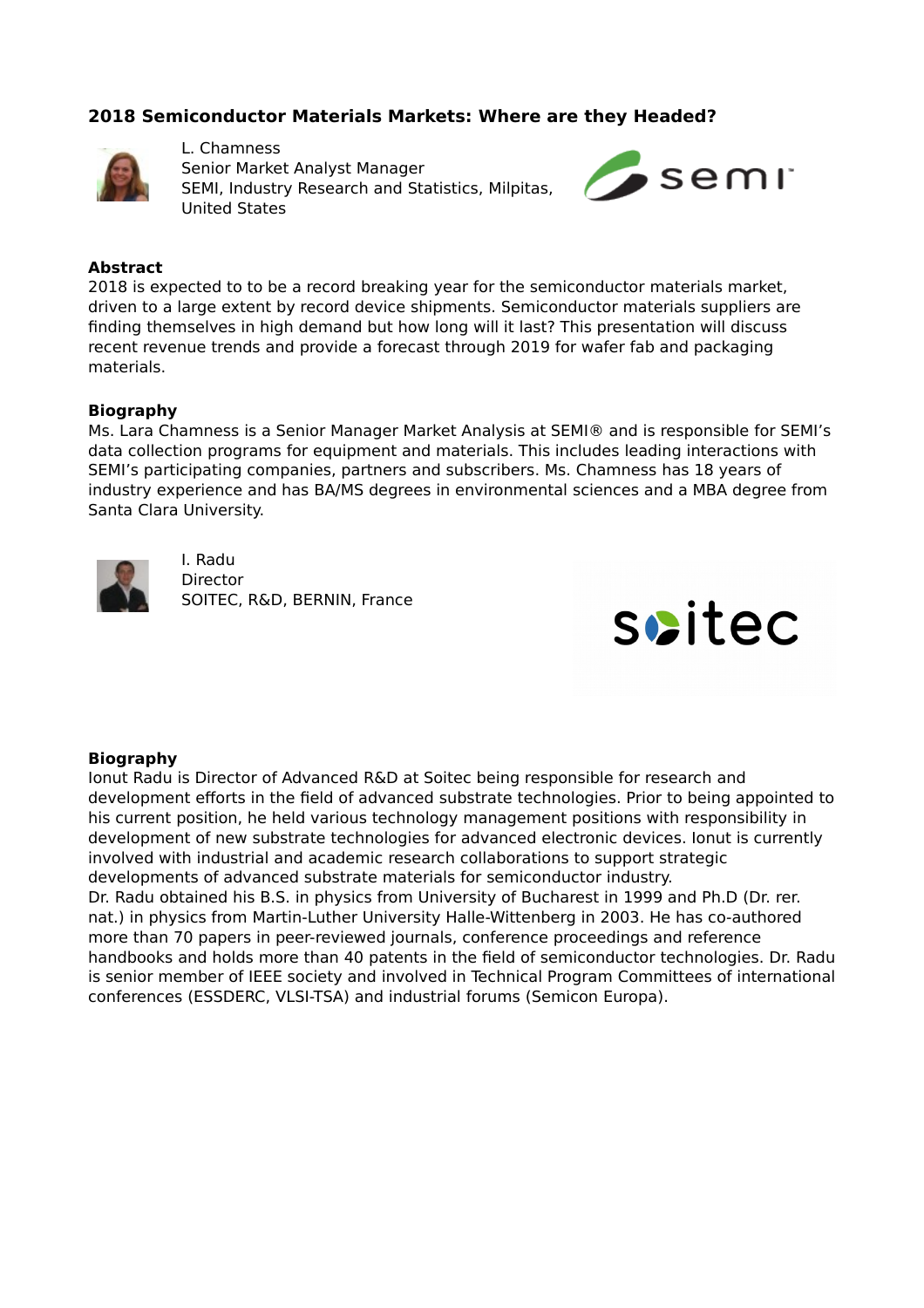## **Engineered Substrates: a powerful co-innovation platform**



C. Mazure EVP and CTO Soitec, Soitec, BERNIN, France



### **Abstract**

Numerous systems like automotive, IoT and many more require low latency, data processing efficiency, low power requirements, and meta-data transmission. Machine learning must occur at the sensing node. Edge and very edge computing are essential to maintain the high efficiency of a given system, as well as the mechanism to control the overwhelming data generation and subsequent flows. The sequence of sensing, processing the information, learning, and transmitting/receiving data is the sequence that builds on smart microelectronics and smart engineered substrates.

The urgency with which the different applications must innovate imposes a renewal in how the supply chain industry has treated R&D, sampling and solution development. Co-optimization of architecture-technology-engineered substrate made possible the success of RF-SOI for 4G, establishing RF-SOI technology as the incumbent technology.

In order to shorten the overall R&D cycle from substrates through systems a co-innovation approach is needed. In a co-innovation strategy the key actors collaborate in early stage at several levels of the value chain to maximize synergy, converge on the substrate-system solutions enabling the fastest time from development through product.

This talk will discuss co-innovation, engineered substrate infrastructure and examples of substrate innovations.

#### **Biography**

Dr. Carlos Mazure,

CTO & EVP, Head of Corporate R&D at Soitec since 2001.

Chairman and Executive Director of SOI Industry Consortium since July 2014.

IEEE Fellow, 30 years of experience in Semiconductor Industry.

Prior to Soitec, Carlos headed the ferroelectric FeRAM program at Infineon (Munich, Germany), and initiated Infineon/Toshiba FeRAM Alliance.

Earlier he worked for IBM/Infineon DRAM Alliance (Fishkill, NY); and before at APRDL, Motorola (Austin, Texas).

Carlos holds two doctorates (University Grenoble, France; Technical University Munich,

Germany). Authored/co-authored 120+ technical papers, holds 100+ US patents. Member of several international advisory committees and company boards.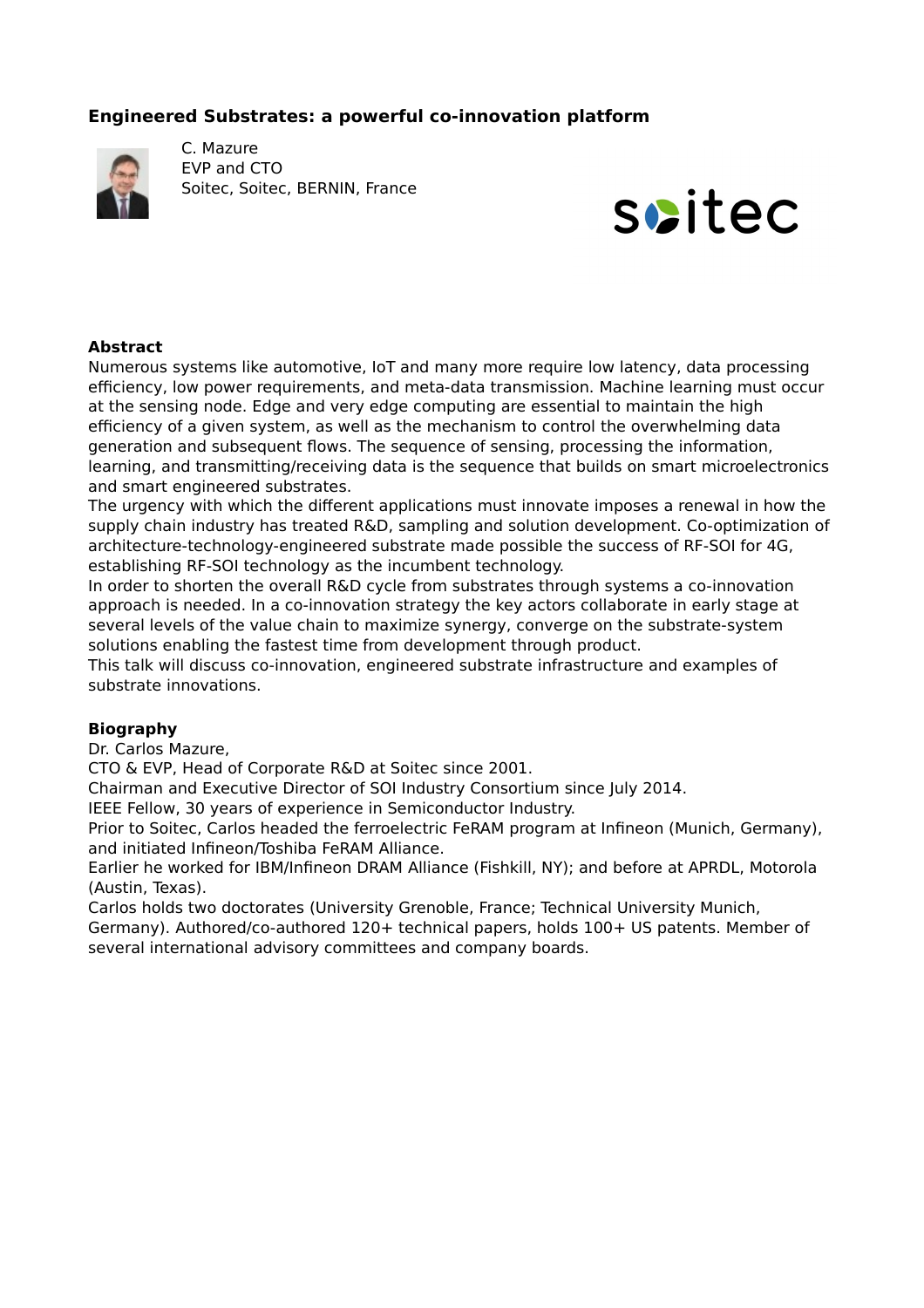# **Fine Pitch Plating Resist for High Density FO-WLP**



J. Serrand Technical packaging manager JSR Micro NV, R&D, Leuven, Belgium



### **Abstract**

Abstract— Due to large topographic gaps between the chips and mold substrate, the next generation of high density FO-WLP will require fine RDL plating resists that can achieve as low as 2um line/spaces(L/S) with a wider common depth of focus (DOF) margin. In order to meet these requirements, we developed a novel chemically amplified positive tone resist. In this study, we focused on photo acid generators (PAGs) which are one of the major components of chemically amplified resists. We found that controlling the acidity of the generated acid from PAGs after exposure was a key approach to get good profiles on Cu sputtered substrates and wider DOF margins.

Keywords—Plating resist, FO-WLP, fine RDL, photo acid generators.

### **Biography**

Packaging Technical Manager, Jerome joined JSR in 2002. He is located near Grenoble the French Silicon Valley from where he can give full technical support to many different key customers in Europe. Keeping close contact with the R&D department in Japan and Belgium, he manages and supports several on-going projects at different European customers.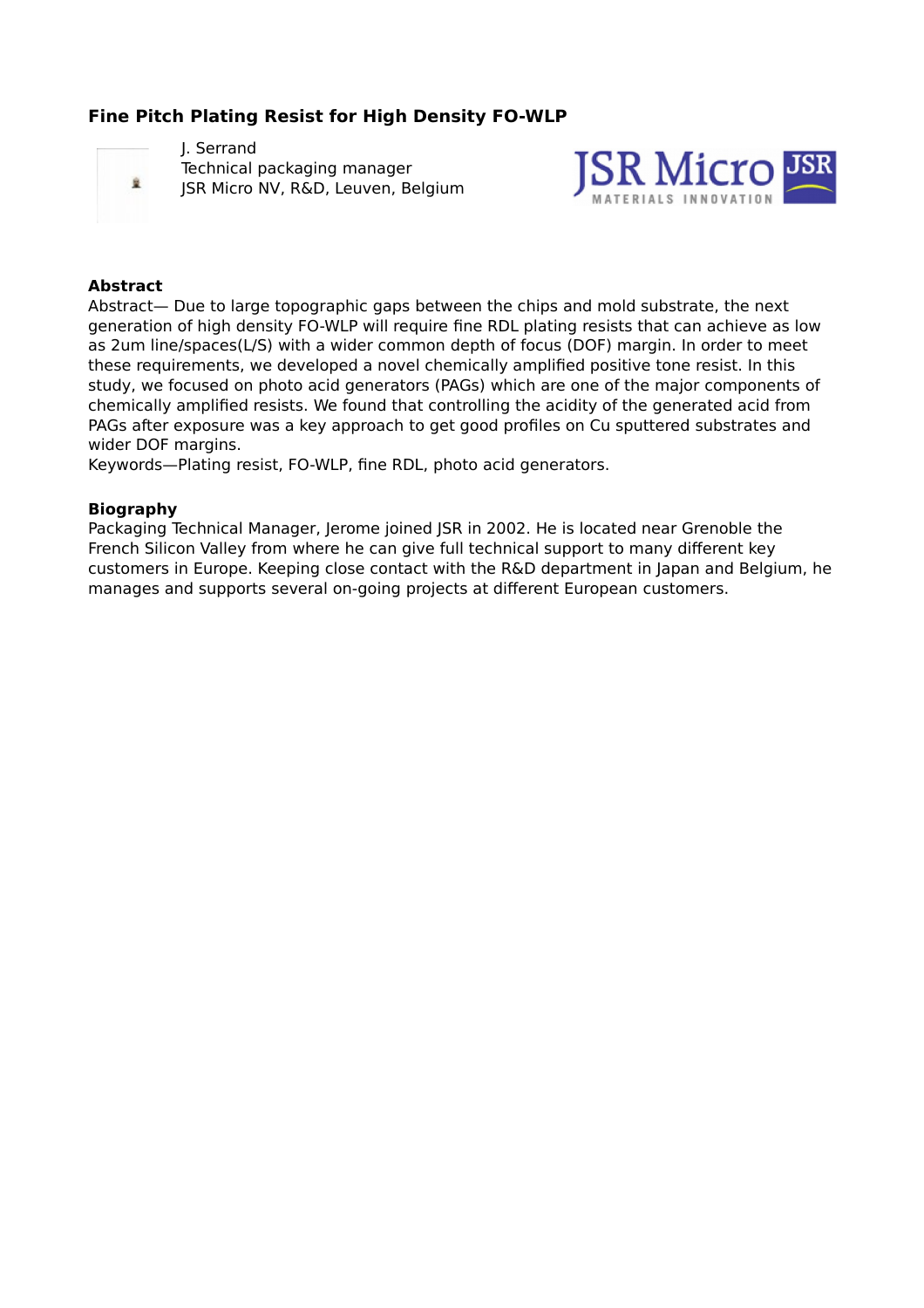### **Adhesive & Encapsulation Developments for Advanced Semiconductor Packaging**



#### R. de Wit

EIMEA SU Head Semiconductors Henkel Electronic Materials NV, Semiconductor Assembly Materials, Westerlo, Belgium



### **Abstract**

Electronics market trends continue to drive innovation for higher functionality with smaller form factors and reduced power consumption. To meet these demands, the design of semiconductor devices is changing more and more from traditional wire bonded packaging to so called "advanced semiconductor packaging" based on Wafer Level, Flip Chip and 2.5D/3D Stacking technologies. Fan-In and Fan-Out Wafer Level Packaging (WLP) and Through Silicon Vias (TSV) for instance are successfully replacing proven wire bond technology today. This has a significant impact on the typical assembly materials being typically used in the Back End Of Line (BEOL) production of semiconductors. For instance, there's often no need for die attach adhesives and traditional transfer mold compounds anymore being currently widely used in SO, QFN, QFP and BGA type of lead frame and laminate devices.

This presentation will give a high level overview of the relative new and different assembly materials being developed, qualified and used in "advanced semiconductor packaging" as such. This includes very thin "Wafer Applied Underfill Films" for 3D Stacking of thin TSV Wafers, specialized "low stress and low warpage" adhesives/underfills for Flip Chip and Interposers and low shrinkage and ultra-low warpage wafer encapsulants for Fan-In and Fan-Out devices. As the proven wire bond technology will certainly continue to be used in high reliability and automotive semiconductors and sensors, also new adhesives with higher thermal conductivity, lower temperature cure, ultra-low modulus and pre-applied "B-stage" capability will pass by ....

### **Biography**

Ruud de Wit is responsible for managing Henkel's Semiconductor Materials business in EIMEA. Ruud has a BSc degree in Mechanical Engineering followed by several polymer, sales and marketing courses. He's working for Henkel since 1990 in multiple positions including technical service, quality engineering and global semiconductor account and product management.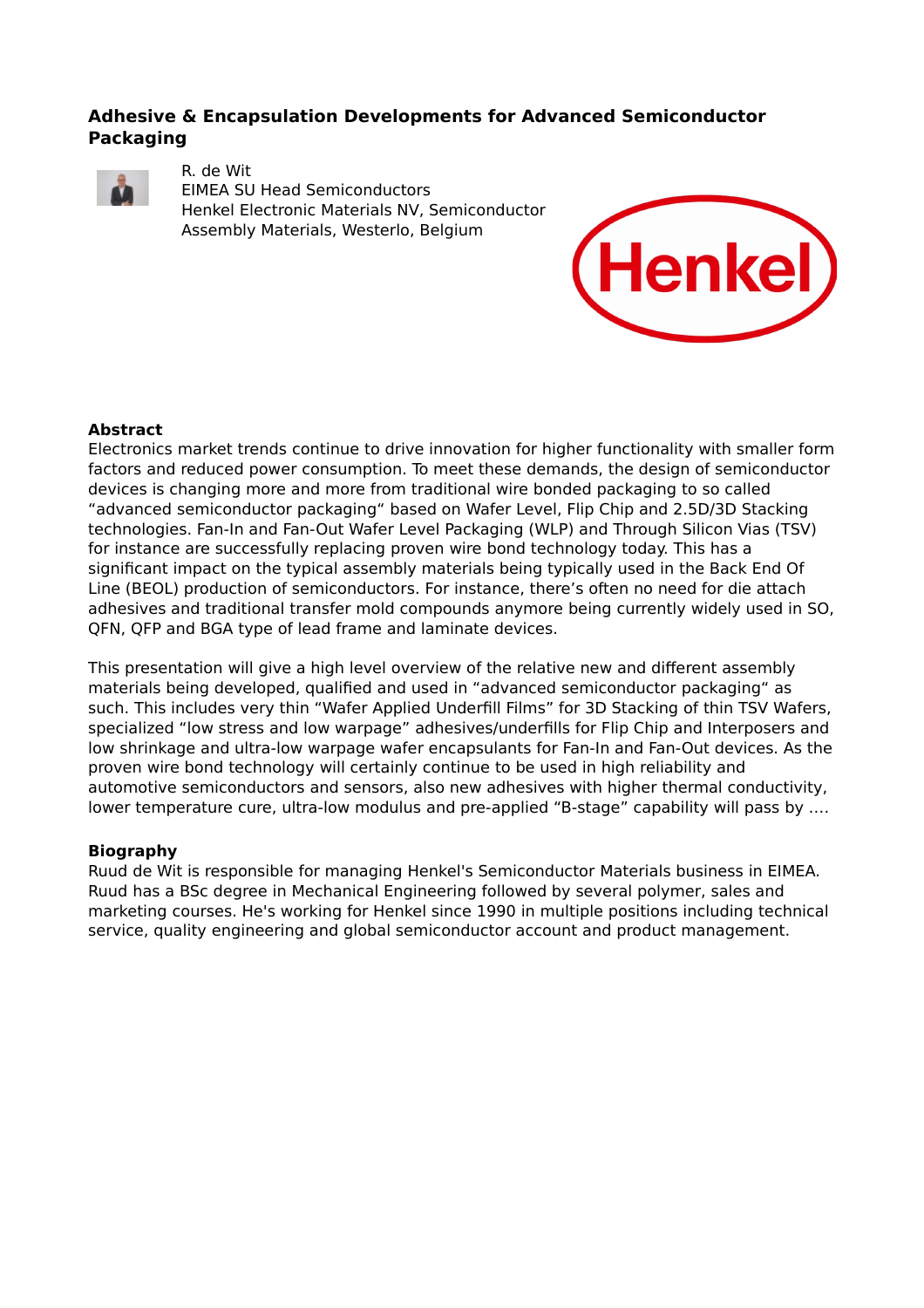### **A New Collaborative Approach to Reliability Challenges in the Automotive Industry**



A. Amade Regional Senior Director EMEA Entegris, Global Sales, Dresden, Germany



### **Abstract**

By 2030, 50% of the car costs are expected to be SC components related. While it is an exciting source of growth for the complete supply chain, the car industry sets a great challenge for all of us: reaching the ppb level in failure rate at the component level. Material purity and contamination control could play key enabler roles. However it requires a new collaborative approach to validate expectations and identify the most adequate investments to meet the "zero defects" goal. From the list of potential material options, there is an increased value to tackle the non-visible particles that are sources of latent defects. Actually, the defectivity monitoring challenges in terms of limit of detection create a "Black Box". The industry is here in the 3rd generation of contamination control strategy where base line and excursion control could be improved with an adequate contamination management strategy. A collaborative engagement model exists where device makers and experts in purity work together in task force mode. This is the "New Collaborative Approach".

### **Biography**

Mr. Amade joined Entegris in 1995 as an Application Engineer in its Semiconductor business. In his current role as EMEA Sr. Regional Director, Mr. Amade's primary responsibilities include growing the semiconductor business in Europe and Middle East through market strategies, and in the management of a sales, customer service and marketing team.

Mr. Amade held leadership positions at Entegris which included: gas microcontamination market management, strategical account management and regional sales management.

Mr. Amade has a degree in Chemical Engineering from ENS Chimie Lille and he is a member of Semi Electronic Materials Group for Europe.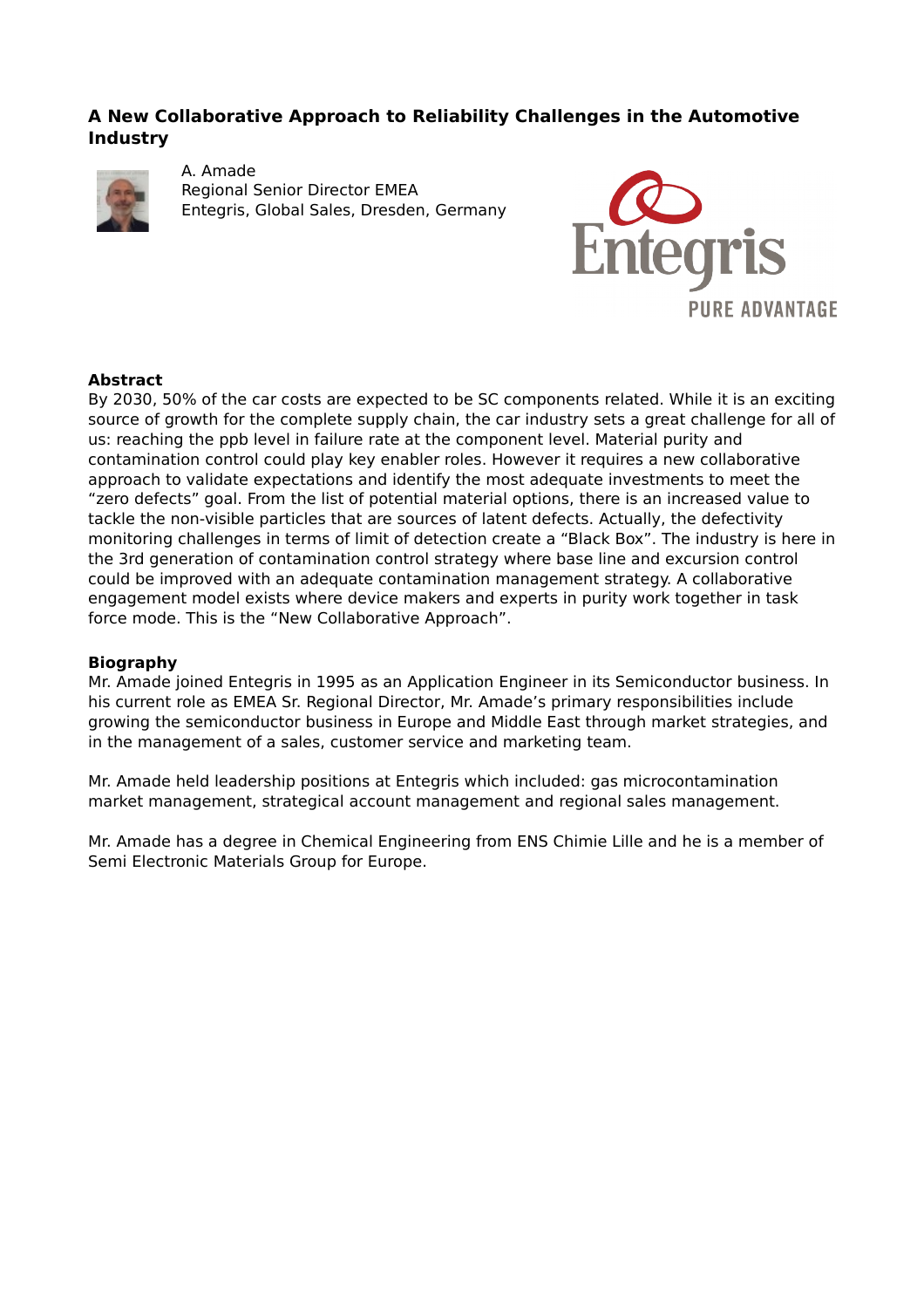# **Digitalization and Innovation Transforms Manufacturing and Construction**



P. Maris CEO Kinetics, Livermore, United States



### **Abstract**

We've developed some new game-changing technologies leveraging 3d computer-aided design, augmented reality, virtual reality, and sophisticated human-machine interfaces. We can discuss how these technologies are changing the way facilities and equipment are designed, built, and operated.

### **Biography**

Peter Maris, Kinetics Systems, Inc. CEO

An accomplished business leader with over 19 years' experience in the high-technology industry, Peter heads the global business operations for Kinetic Systems, Inc. Peter left a successful 10-year career in the commercial banking industry to join Kinetics in January 2000, first working in Malaysia for its Asian operations. He continued his leadership path shortly thereafter taking over as president for Europe/ME and Asia, before assuming the role of president and CEO in 2010. He is accredited for consolidating Kinetics' international operations and establishing its Saudi Arabian business units. His strategy to drive the business into a process-driven company has transformed Kinetics into "The Process People" it is today, positioning the company as a global leader in total process solutions. Peter's fluency in four languages and strong finance background gives him an edge in working with people and finding common sense solutions in an engineering-driven industry. Under his leadership, the company has continued to deliver double-digit profitable growth over the last few years. Peter holds a BS in economics.



J. W. Bartha Professor TU Dresden, EEIT - IHM, Dresden, Germany



#### **Biography**

Prof. Dr. Johann W. Bartha received a Diploma and PhD. degree in solid state physics at the University of Hannover, Germany. He was two years Post Doc at the IBM T. J. Watson Research Center Yorktown Heights, N. Y. were he investigated Metal Polyimide interfaces for applications in multi layer ceramic packaging. 1985 he joined the IBM German Manufacturing Technology Center (GMTC) at Sindelfingen Germany as staff member and became responsible for plasma based technologies in semiconductor processing as a senior staff member. 1994 he accepted a C3 professorship at the University of Applied Sciences at Münster, Germany where he established a laboratory for micro manufacturing. 1999 he accepted a C4 professorship as head of the chair for Semiconductor Technology at the Technische Universität Dresden (TUD). Since March 2003 he is director of the Institute of Semiconductor- and Microsystems Technologies at TUD and established a strong collaboration between the Dresden University and the local semiconductor Industry. The research focus at his chair is BEOL processing, 3D integration including electrical and optical TSVs as well as Silicon thin film PV. The search for ultrathin conformal Cu barriers as required in damascene technology initiated the interest in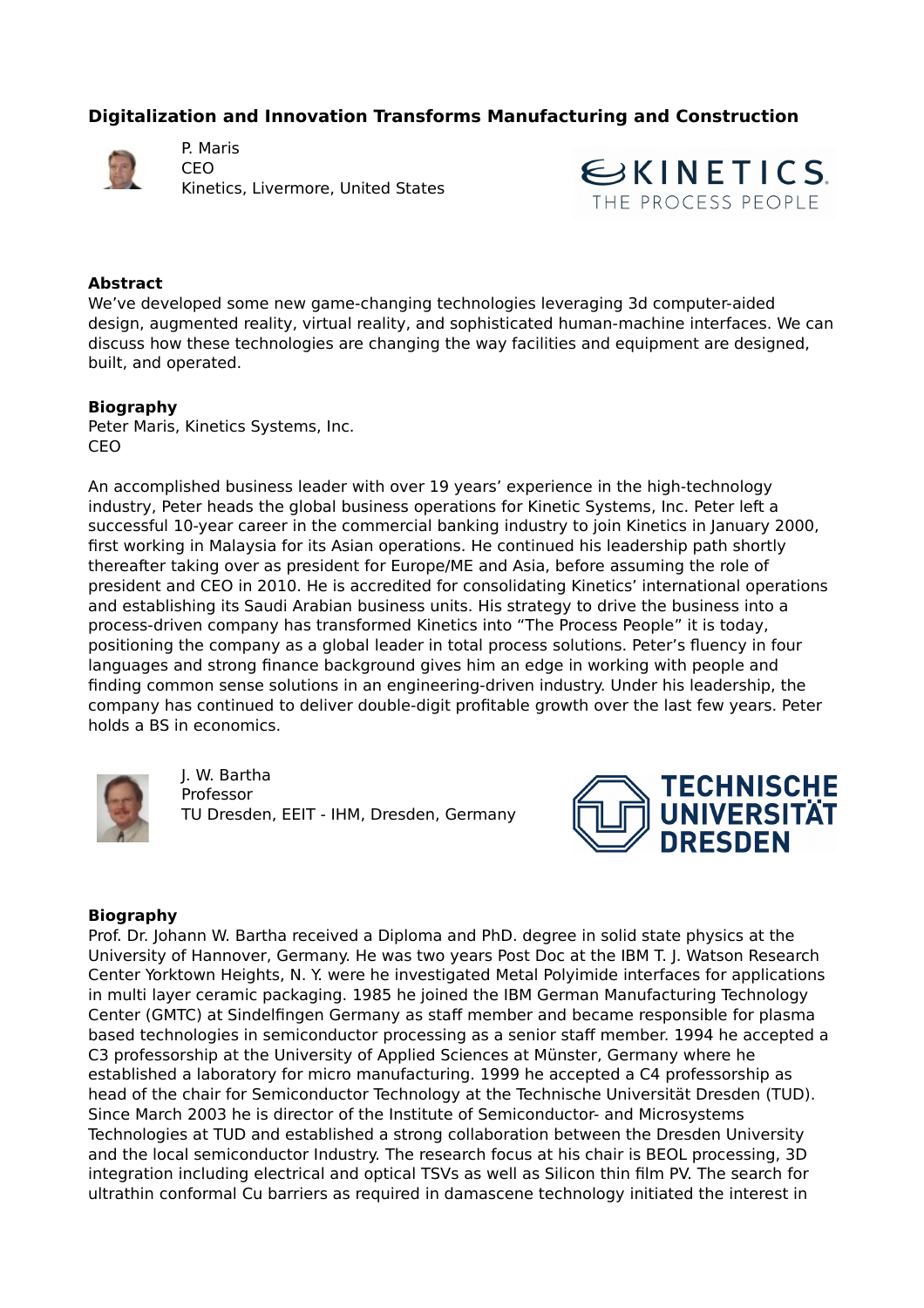ALD. In the meantime, the materials studied include high-k dielectrics, moisture barriers, metals, nitrides and graphene. Specific focus is on in-situ and in-vacuo analysis of the nucleation and growth within the ALD processes.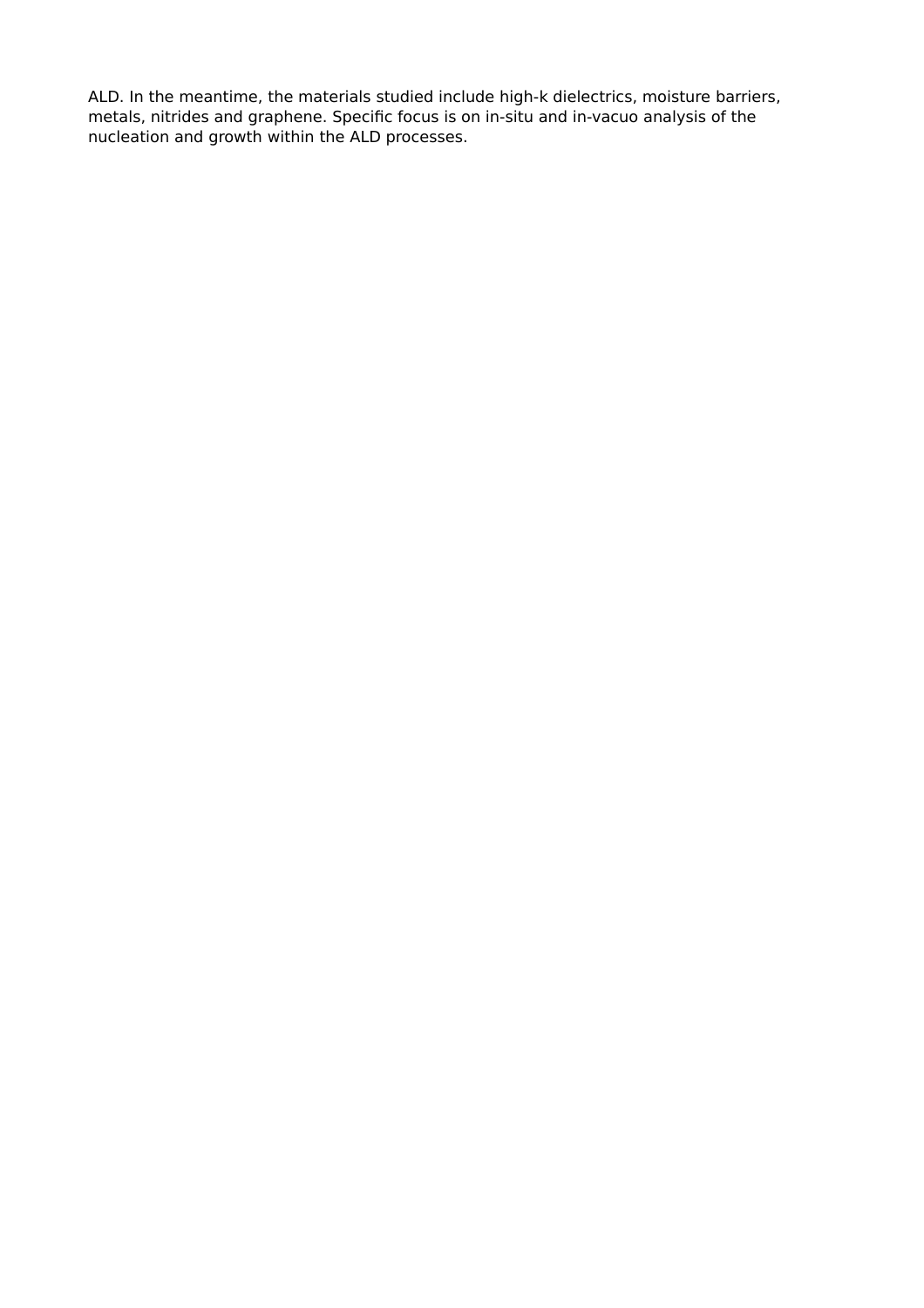### **2D materials integration: The long journey from a lab-to-fab environment**



S. El Kazzi Senior Scientist IMEC, UPM, Heverlee, Belgium



### **Abstract**

During his memorizing lecture "There's Plenty of Room at the Bottom" in 1959, Richard Feynman predicted that surface tension and Van der Walls Forces will be crucially important in the future nanoscale applications. After nearly 60 years, the discovery of Graphene and its related 2D materials are surprisingly confirming these predictions. The use of this family of materials is opening a new era of research innovation in different fields. The imagination of researchers has allowed them to use 2D materials for water treatment, clean energy, (bio)sensing and interesting optical applications. 2D materials are also expected to help in the expected convergence of 5G communications with the Internet of Things (IoT) where faster and connected computers can be achieved by reducing the size of their circuits. All this fantastic work is however stopped at the proof of concept levels. If these materials would ever see mass production and foundries would accept to have them in their machines,

technological solutions to integrate 2D on large area surfaces are fundamental requirements. In this talk, we will share on our journey to bring these 2D materials from the lab to the fab. The discussion will be first focused on the growth and transfer of 2D materials and how we are trying to understand and solve the main challenges of these Van der Walls materials. An emphasis will be given to the role of surface tension and interface engineering in the making of the 2D-based devices. In a final part, the talk will cover our strategy to integrate 2D materials in a fab production environment while using the learnings from the lab. This work is expected to offer insights on both the main challenges and solutions of MX2 integration for future CMOS technology

#### **Biography**

Salim El Kazzi received his Ph.D. degree in micro and nanotechnology, acoustic and telecommunication from IEMN-University of Lille 1 in 2012. His research was focused on the growth of III-(As, Sb) on large area commercial substrates by MBE. After a postdoc position with the MIT-Singapore alliance SMART, he joined IMEC in 2013 as a research scientist responsible on the III-V epitaxy and gate stack deposition by MBE for tunneling devices. In 2015, he started the growth of MX2 semiconductors where he developed the first growth of MX2 by gas-source MBE. He is currently responsible for the large-scale MO-CVD growth of MX2-based materials for beyond CMOS technology